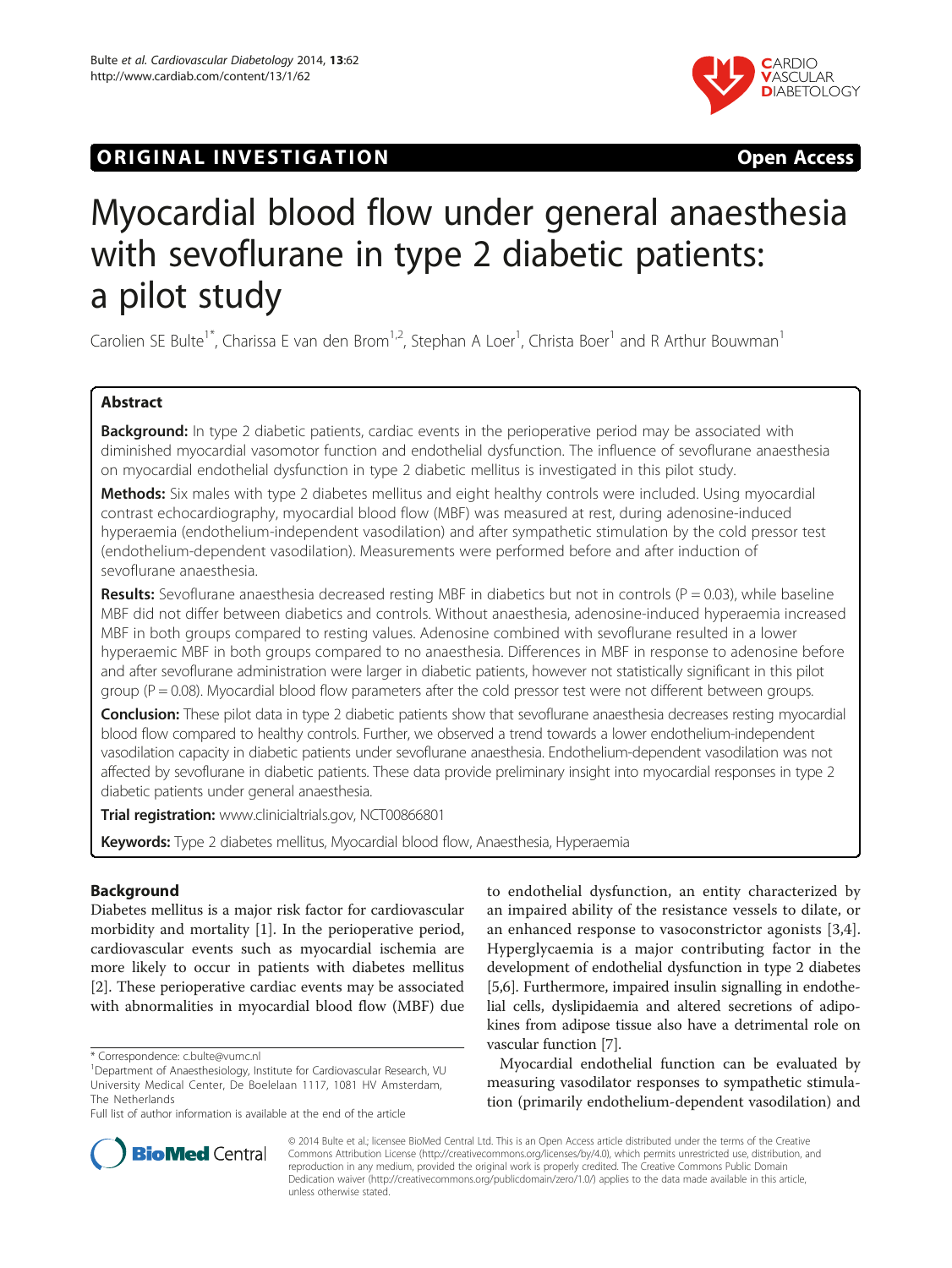to vascular smooth muscle relaxing agents, such as adenosine and dipyridamole (primarily endothelium-independent vasodilation). Studies in humans with type 2 diabetes have shown attenuation of myocardial responses to adenosine and dipyridamole [\[8](#page-6-0)-[10\]](#page-6-0). Also, progressive worsening of the endothelium-dependent vasodilator capacity of the myocardium with increasing insulin-resistance was demonstrated in type 2 diabetic patients [[8\]](#page-6-0). Myocardial responses to sympathetic stimulation were even further diminished in patients with an associated cardiac autonomic neuropathy [[9\]](#page-6-0).

Sevoflurane is a frequently used volatile anaesthetic with coronary vasodilating properties [\[11,12](#page-6-0)]. Experimental studies showed preservation of myocardial perfusion during sevoflurane anaesthesia if perfusion pressure was maintained [\[13](#page-6-0)[-15\]](#page-7-0). Also, a study in isolated rat hearts reported a decreased vasodilator response to adenosine during sevoflurane administration [\[16\]](#page-7-0). Recently, we showed that sevoflurane anaesthesia did not affect resting MBF in cardiovascular healthy subjects. The vasodilator response to adenosine (endothelium-independent vasodilation) was diminished compared to measurement without anaesthesia. Endothelium-dependent vasodilation was not affected by sevoflurane. Human and experimental data on MBF and endothelial function under general anaesthesia in type 2 diabetes mellitus are lacking.

We hypothesised that myocardial endothelial function is affected by general anaesthesia in patients with type 2 diabetes mellitus. This pilot study was undertaken to investigate how type 2 diabetic patients respond to myocardial vasodilators under sevoflurane anaesthesia when compared to healthy controls.

# Methods

# Participants

The local Human Subjects Ethics Committee of the VU University Medical Center in Amsterdam, the Netherlands, approved this study (ID 2008/304). Subsequent patients were included after written informed consent. We prospectively studied 6 patients with type 2 (non-insulin dependent) diabetes mellitus and 8 healthy control subjects, all scheduled for non-cardiac surgery under general anaesthesia. Six out of 8 healthy volunteers were selected based on sex from a previously published study by Bulte et al. [\[17](#page-7-0)]. The diabetic subjects had haemoglobin A1c levels of  $6.8 \pm 0.8\%$  (range  $5.5 - 7.6\%$ ) and fasting glucose levels of  $8.5 \pm 1.5$  mmol/l (range  $6.7 - 10.9$  mmol/l). Mean duration of type 2 diabetes was  $7.7 \pm 5$  year (range 3 – 15 years), diabetic patients only received oral antidiabetic therapy. Exclusion criteria for participation included age < 18 years, allergy to echocardiographic contrast agents or adenosine, previous history of coronary artery disease, chronic obstructive pulmonary disease and use of betaadrenergic blocking agents.

# Study protocol

All participants made an extra visit to our hospital for screening, autonomic function testing and baseline myocardial blood flow measurements. On the day of surgery the MBF measurements were repeated after the induction of sevoflurane anaesthesia but before the start of the surgical procedure.

# Myocardial blood flow measurements

As previously described, transthoracic myocardial contrast echocardiography (MCE) was performed using an iE33 ultrasound scanner equipped with a  $S5 - 1$  transducer (Philips Medical Systems, Best, The Netherlands) [[18\]](#page-7-0). A contrast agent consisting of microbubbles filled with sulphur hexafluoride with a mean diameter of 2,5 μm was used (Sonovue, Bracco Imaging, Milan, Italy) and continuously infused using a specific syringe pump (VuEject, Bracco SA, Switzerland). After two minutes of microbubble infusion, baseline perfusion images were acquired from apical 4-, 2- and 3-chamber views. Subsequently, hyperaemia was induced by a continuous infusion of 0.14 mg kg<sup>-1</sup> min<sup>-1</sup> adenosine. Finally, sympathetic stimulation was triggered by the cold pressor test (CPT) by immersing the hand of the patient in ice water  $(2 - 4^{\circ}C)$  for 3 minutes. Perfusion sequences were recorded and consisted of 10 cardiac cycles of low acoustic power (mechanical index [MI] 0.17) imaging for microbubble detection followed by a burst of high acoustic power (MI 0.64) for microbubble destruction. Subsequently, 20 cardiac cycles were recorded with low MI imaging at a frame rate of 18 Hz to allow contrast replenishment in the myocardium. All data were stored for offline analysis.

# Evaluation of autonomic function

All subjects underwent a set of standard autonomic function tests to screen for cardiovascular autonomic neuropathy. First, subjects are placed in the supine position and heart rate  $(R - R$  intervals) was recorded for 5 min during spontaneous breathing. Subsequently, autonomically induced variations in  $R - R$  intervals to changes in blood pressure were recorded during one minute of deep breathing, during the Valsalva manoeuvre (Valsalva ratio) and quick stand test.  $R - R$  intervals and blood pressure were continuously recorded using a non-invasive continuous finger arterial blood pressure measurement device with a sample rate of 200 Hz (Nexfin HD, BMEYE, Edwards Lifesciences, The Netherlands). Data was stored on a personal computer for further analysis using free available software (Kubios HRV version 2.0, University of Kuopio, Finland and Beatscope, BMEYE, Edwards Lifesciences, The Netherlands). During spontaneous breathing over 5 minutes, heart rate variability (HRV) was assessed by spectral analysis using fast Fourier transformation. This method divides the overall variability of a signal into its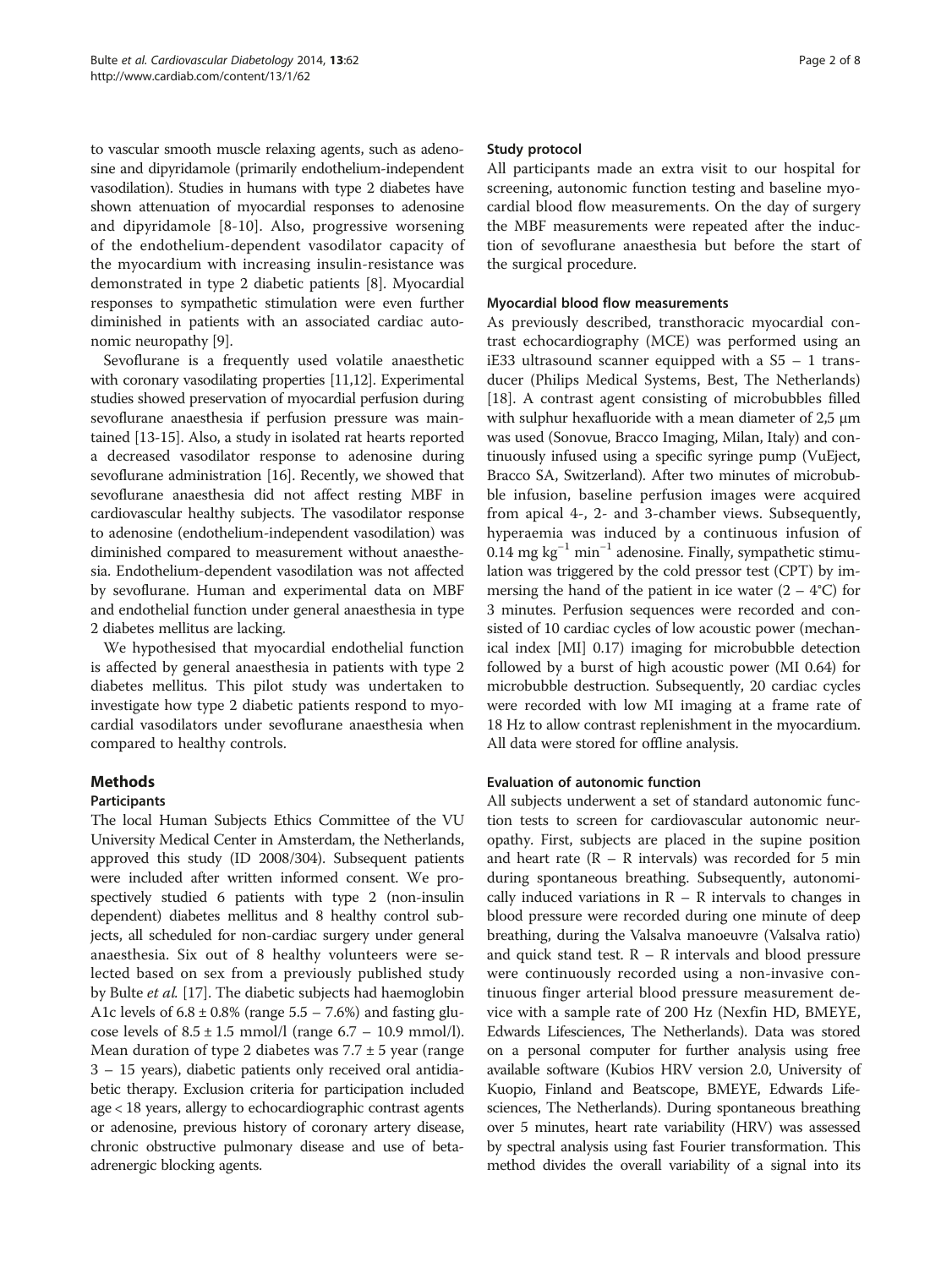composing frequencies and provides insight into what extent a frequency contributes to the overall variability. The power spectrum of HRV consists of three peaks: the verylow-frequency band (<0.04 Hz), the low-frequency band  $(0.04 - 0.12$  Hz) and the high-frequency band  $(0.12 -$ 0.40 Hz). The very-low-frequency fluctuations mediated primarily by the sympathetic system, the low-frequency fluctuations by both the sympathetic and parasympathetic system and the high-frequency fluctuations are under parasympathetic control.

From the recordings during deep breathing, maximum and minimum R – R intervals were extracted and expressed as a ratio, which in healthy subjects should be larger than 1.17. For the Valsalva manoeuvre, subjects exhaled forcibly through a manometer against a pressure of 40 mmHg for 15 s. The ratio of  $R - R$  intervals was calculated, being > 1.21 in healthy subjects. Assessment of heart rate response during quick standing,  $R - R$  intervals were measured at 15 and 30 beats after standing. In healthy subjects, the ratio of the longest  $R - R$  interval to the shortest  $R - R$  interval is > 1.04. To assess changes in blood pressure during standing, systolic blood pressure was measured in the resting, supine subject. Two minutes after rapid standing, the measurement was repeated. In healthy subjects the fall in systolic blood pressure after the test should be less than 10 mmHg. Cardiac autonomic neuropathy is defined as the presence of 3 or more abnormal test results among these 7 tests [\[19\]](#page-7-0).

#### Anaesthesia

Heart rate, blood pressure and oxygen saturation were monitored throughout the protocol. All patients received midazolam 0.02 mg kg−<sup>1</sup> intravenously. Anaesthesia was induced by sevoflurane inhalation (AbbVie, Hoofddorp, The Netherlands) and maintained at an age-adjusted end-tidal concentration of 1.0 minimum alveolar concentration. A laryngeal mask airway was inserted and patients continued to breathe spontaneously without positive airway pressure during the study period. The surgical procedure started after MBF measurements were completed.

#### Analysis of contrast echocardiography

Semiautomated software providing manual region of interest (ROI) tracking, visualisation of perfusion calculations and dataset handling was used (PerfusionFitter, Department of Cardiology, Bern University Hospital). ROIs were drawn in end-systolic frames in the mid-inferoseptal and mid-anterolateral wall (apical 4-chamber view); in the midinferior and mid-anterior wall (apical 2-chamber view) and in the mid-inferolateral and mid-anteroseptal wall (apical 3-chamber view) of the myocardium. Using the volumetric model by Vogel *et al.*, myocardial blood flow was quantified in ml min<sup>-1</sup>  $g^{-1}$  from the underlying microvascular parameters: (1) the relative myocardial blood volume, which

represents the blood volume in the capillary system, and (2) the capillary exchange rate, which provides an estimate of the exchange rate of erythrocytes within the region of interest [\[20](#page-7-0)]. Changes in blood pressure and heart rate during the interventions were monitored at regular intervals. Additional calculations were made to provide an estimate of myocardial oxygen consumption (rate-pressure product [RPP]; heart rate x systolic blood pressure) and coronary vascular resistance (CVR; dividing mean arterial blood pressure by MBF).

#### **Statistics**

All data are presented as mean ± SD unless indicated otherwise. Baseline characteristics between controls and diabetics were compared using a Mann–Whitney U test. A Wilcoxon signed-rank test was used for within group comparisons of myocardial blood flow results (baseline versus sevoflurane). Changes in myocardial blood flow responses before and during sevoflurane administration were compared between controls and diabetics using a Mann–Whitney U test. Descriptive statistics were provided for hemodynamic data. A P < 0.05 was considered as statistically significant.

# Results

# Baseline characteristics

Table [1](#page-3-0) shows baseline characteristics of the study population. Eight cardiovascular healthy males and six diabetic males were included in this pilot study. Type 2 diabetic patients were older than control subjects. No statistical difference in BMI is observed between groups. Fasting glucose and HbA1c-levels were higher in patients with type 2 diabetes. Further, total and LDL-cholesterol levels were lower in diabetics.

#### Autonomic function

Clinical assessment of autonomic function in the control group revealed no abnormal responses to the tests (Table [2](#page-3-0)). In the diabetic group, one patient was identified with autonomic dysfunction based on three abnormal test results (heart rate response to deep breathing and standing, blood pressure response to standing). One patient had two abnormal responses (power spectrum in the low-frequency band and heart rate response to deep breathing), indicating borderline autonomic dysfunction.

#### Haemodynamics

At baseline, heart rate and RPP increased in both groups during adenosine infusion (Table [3\)](#page-3-0). These responses were blunted in both groups during adenosine-induced hyperaemia under sevoflurane anaesthesia. The CPT at baseline increased SBP and RPP in diabetics and controls. Under sevoflurane anaesthesia, the CPT decreased SBP and RPP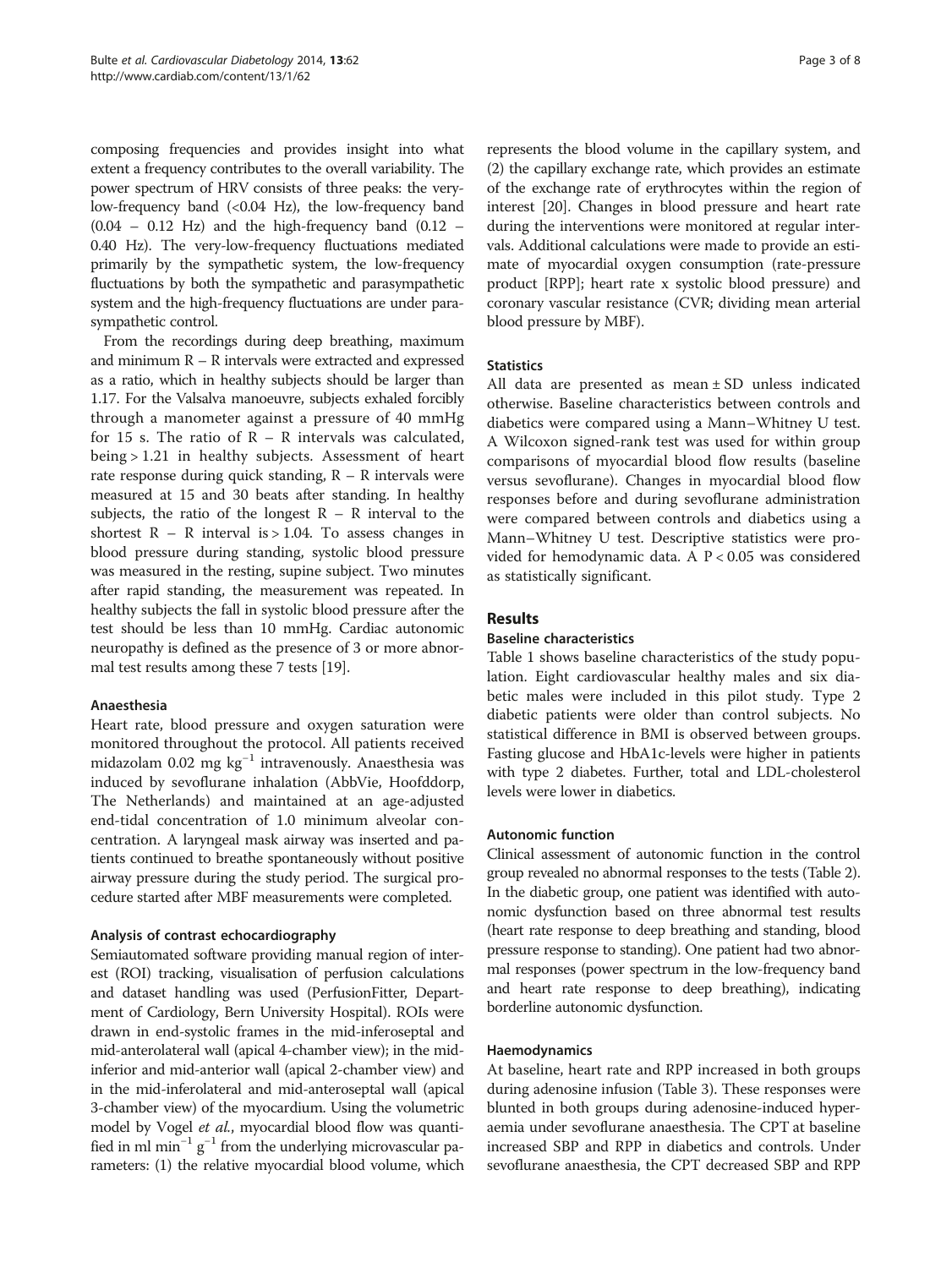<span id="page-3-0"></span>

|  |  |  |  |  |  |  |  | Table 1 Demographic data of study population |  |
|--|--|--|--|--|--|--|--|----------------------------------------------|--|
|--|--|--|--|--|--|--|--|----------------------------------------------|--|

|                                            | <b>Controls</b><br>$(N = 8)$ | <b>Diabetics</b><br>$(N = 6)$ |
|--------------------------------------------|------------------------------|-------------------------------|
| Age, years (range)                         | $44(28 - 59)$                | $57(42 - 71)^{*}$             |
| BMI, kg/m <sup>2</sup>                     | $25.7 \pm 3.4$               | $30.7 \pm 9.4$                |
| Duration of diabetes (year)                |                              | $7.7 \pm 5$                   |
| Fasting blood glucose (mmol/l)             | $4.9 \pm 0.4$                | $8.5 \pm 1.5*$                |
| HbA1c (%)                                  | $5.4 \pm 0.2$                | $6.8 \pm 0.8*$                |
| Total cholesterol (mmol/l)                 | $5.1 \pm 0.8$                | $3.7 \pm 0.3*$                |
| LDL cholesterol (mmol/l)                   | $3.1 \pm 0.7$                | $1.8 \pm 0.3*$                |
| HDL cholesterol (mmol/l)                   | $1.3 \pm 0.5$                | $1.2 \pm 0.4$                 |
| Triglycerides (mmol/l)                     | $1.4 \pm 0.8$                | $2.5 \pm 2.9$                 |
| Creatinine (µmol/l)                        | $83 \pm 12$                  | $69 \pm 10$                   |
| Urea (mmol/l)                              | $5.5 \pm 0.8$                | $5.0 \pm 0.9$                 |
| Oral antidiabetic therapy (nr of patients) |                              |                               |
| Metformin                                  |                              | 4                             |
| Glimepiride                                |                              | 3                             |
| Exenatide                                  |                              | 1                             |
| Gliclazide                                 |                              | 1                             |
| Liraglutide                                |                              | 1                             |
| Pioglitazone                               |                              | 1                             |

BMI: body mass index; LDL: low-density lipoprotein; HDL: high-density lipoprotein. Data are represented as mean  $\pm$  SD unless indicated otherwise; Mann–Whitney U test,  $*$  p < 0.05.

#### Table 2 Results of autonomic function tests under standardised conditions

|                                            | Controls $(N = 8)$               | Diabetics ( $N = 6$ )           |
|--------------------------------------------|----------------------------------|---------------------------------|
| HRV Very low power<br>spectrum $(ms2)$     | 906 (305-2693)<br>$[160 - 4835]$ | 1031 (410-8501<br>$[63 - 8573]$ |
| $<$ 0.04 Hz                                |                                  |                                 |
| <b>HRV Low power</b><br>spectrum $(ms^2)$  | 844 (275-1513<br>$[190 - 1662]$  | 526 (53-5427<br>$[24 - 8712]$   |
| $0.04 - 0.12$ Hz                           |                                  |                                 |
| <b>HRV High power</b><br>spectrum $(ms^2)$ | 1202 (214-1513<br>$[66 - 2711]$  | 507 (74-2185<br>$[37 - 4112]$   |
| $0.12 - 0.40$ Hz                           |                                  |                                 |
| Deep breathing                             | $1.25 \pm 0.08$                  | $1.19 \pm 0.11$                 |
| Heart rate response ratio                  |                                  |                                 |
| Valsalva maneuver                          | $1.75 + 0.27$                    | $1.56 + 0.23$                   |
| Heart rate response ratio                  |                                  |                                 |
| <b>Ouick stand</b>                         | $1.56 \pm 0.29$                  | $1.31 \pm 0.31$                 |
| Heart rate response ratio                  |                                  |                                 |
| Quick stand (mmHg)                         | $1 + 9$                          | $-3 \pm 11$                     |
| Blood pressure response                    |                                  |                                 |
| Presence of autonomic<br>dysfunction       | 0/8                              | 1/6                             |
| Number of patients                         |                                  |                                 |

Data are presented as median (IQR [range]) or mean  $\pm$  SD.

|            | Controls $(N = 8)$ |                 | Diabetics $(N = 6)$ |                 |
|------------|--------------------|-----------------|---------------------|-----------------|
|            | <b>Baseline</b>    | Sevoflurane     | <b>Baseline</b>     | Sevoflurane     |
| Rest       |                    |                 |                     |                 |
| HR         | $62 \pm 8$         | $66 \pm 12$     | $71 \pm 14$         | $75 \pm 16$     |
| <b>SBP</b> | $111 \pm 10$       | $96 \pm 17$     | $128 \pm 17$        | $104 \pm 16$    |
| <b>DBP</b> | $76 + 8$           | $53 \pm 12$     | $76 \pm 13$         | $58 \pm 20$     |
| RPP        | $6812 \pm 816$     | $6338 \pm 1517$ | $9209 \pm 2814$     | 7660 ± 1482     |
| <b>CVR</b> | $98 \pm 27$        | $76 \pm 25$     | $84 \pm 12$         | $106 \pm 70$    |
| Hyperemia  |                    |                 |                     |                 |
| HR         | $87 \pm 15$        | $78 \pm 11$     | $90 \pm 7$          | $77 \pm 20$     |
| SBP        | $120 \pm 14$       | $80 \pm 9$      | $131 \pm 24$        | $90 \pm 18$     |
| <b>DBP</b> | $76 \pm 5$         | $44 \pm 6$      | $77 \pm 17$         | $49 \pm 20$     |
| RPP        | $10450 \pm 2225$   | $6207 \pm 1068$ | $11890 \pm 2840$    | $6612 \pm 1736$ |
| <b>CVR</b> | $29 \pm 5$         | $26 \pm 3$      | $36 \pm 12$         | $66 \pm 53$     |
| CPT        |                    |                 |                     |                 |
| HR         | $67 \pm 6$         | $65 \pm 13$     | $78 \pm 11$         | $69 \pm 13$     |
| <b>SBP</b> | $131 \pm 21$       | $81 \pm 6$      | $152 \pm 21$        | $97 \pm 9$      |
| DBP        | $80 \pm 10$        | $40 \pm 9$      | $88 \pm 16$         | $50 \pm 12$     |
| <b>RPP</b> | $8772 + 1409$      | $5208 \pm 794$  | $11920 \pm 3082$    | $6680 \pm 999$  |
| <b>CVR</b> | $70 \pm 24$        | $45 \pm 6$      | $95 \pm 31$         | $56 \pm 49$     |

Data are presented as mean  $\pm$  SD, descriptive statistics. CPT = cold pressor test; CVR = coronary vascular resistance (mmHg min g ml<sup>-1</sup>); DBP = diastolic blood pressure (mmHg); HR = heart rate (min<sup>-1</sup>); RPP = rate pressure product (min−<sup>1</sup> mmHg); SBP = systolic blood pressure (mmHg).

in healthy controls, while heart rate and RPP were decreased in diabetics.

#### Myocardial blood flow measurements

Sevoflurane anaesthesia decreased MBF in diabetics but not in controls  $(P = 0.03)$ . At baseline, adenosine-induced hyperaemia increased MBF in both groups compared to resting values. However, when adenosine was combined with sevoflurane anaesthesia, the MBF was significantly lower in both controls and diabetics when compared to baseline conditions (Figure [1\)](#page-5-0). Differences in MBF response to adenosine before and after sevoflurane administration were larger in diabetic patients, this was however not statistically significant in this pilot group  $(P = 0.08)$ . Myocardial blood flow parameters after the cold pressor test were not different between groups at baseline and during sevoflurane exposure.

#### **Discussion**

In this pilot study, we show that sevoflurane anaesthesia impairs resting myocardial blood flow in type 2 diabetic patients, while it preserves myocardial blood flow in healthy controls. Furthermore, we observed a decrease in hyperaemic MBF (endothelium-independent vasodilation) during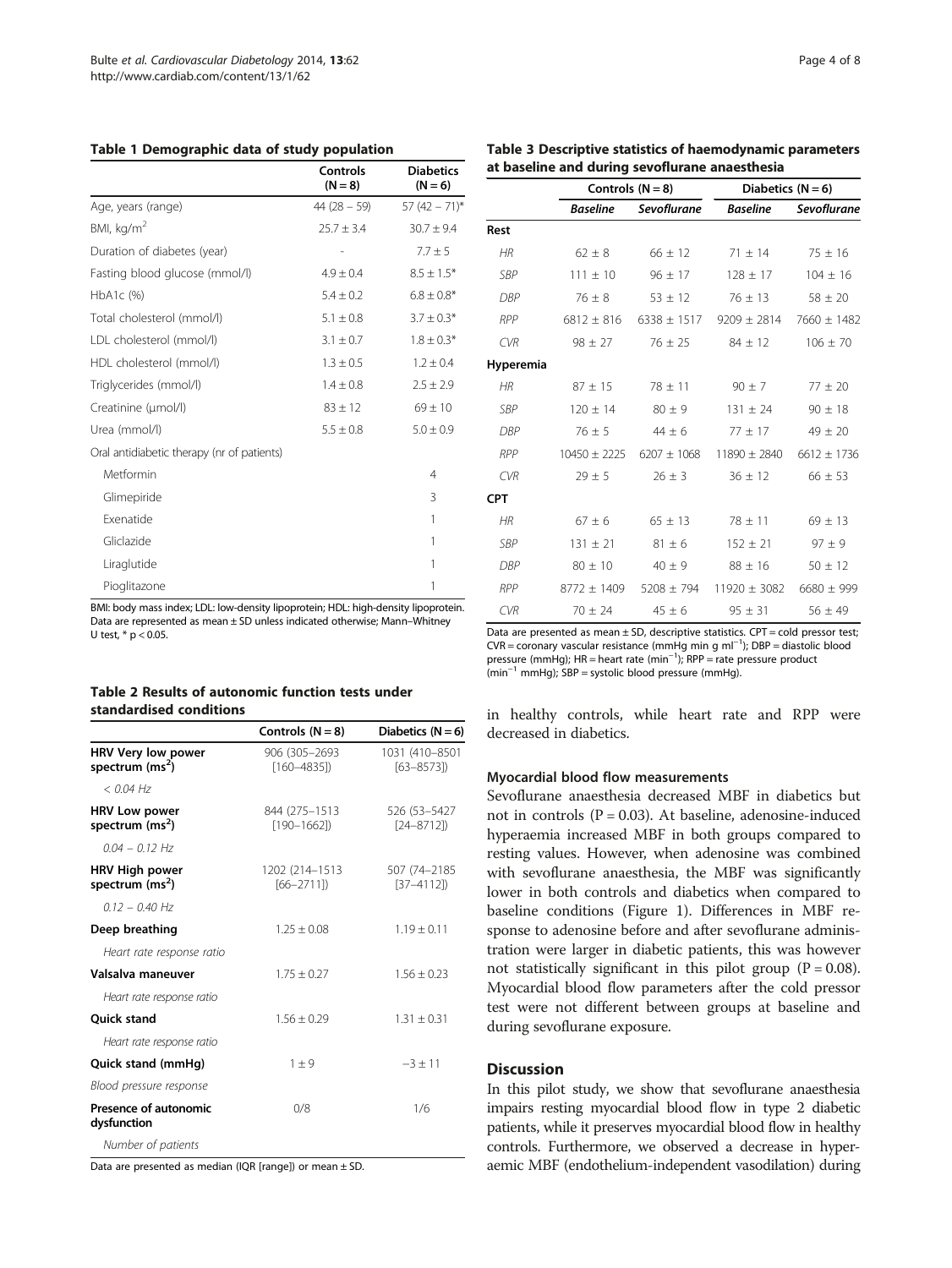Bulte et al. Cardiovascular Diabetology 2014, 13:62 et al. et al. Cardiovascular Diabetology 2014, 13:62 http://www.cardiab.com/content/13/1/62

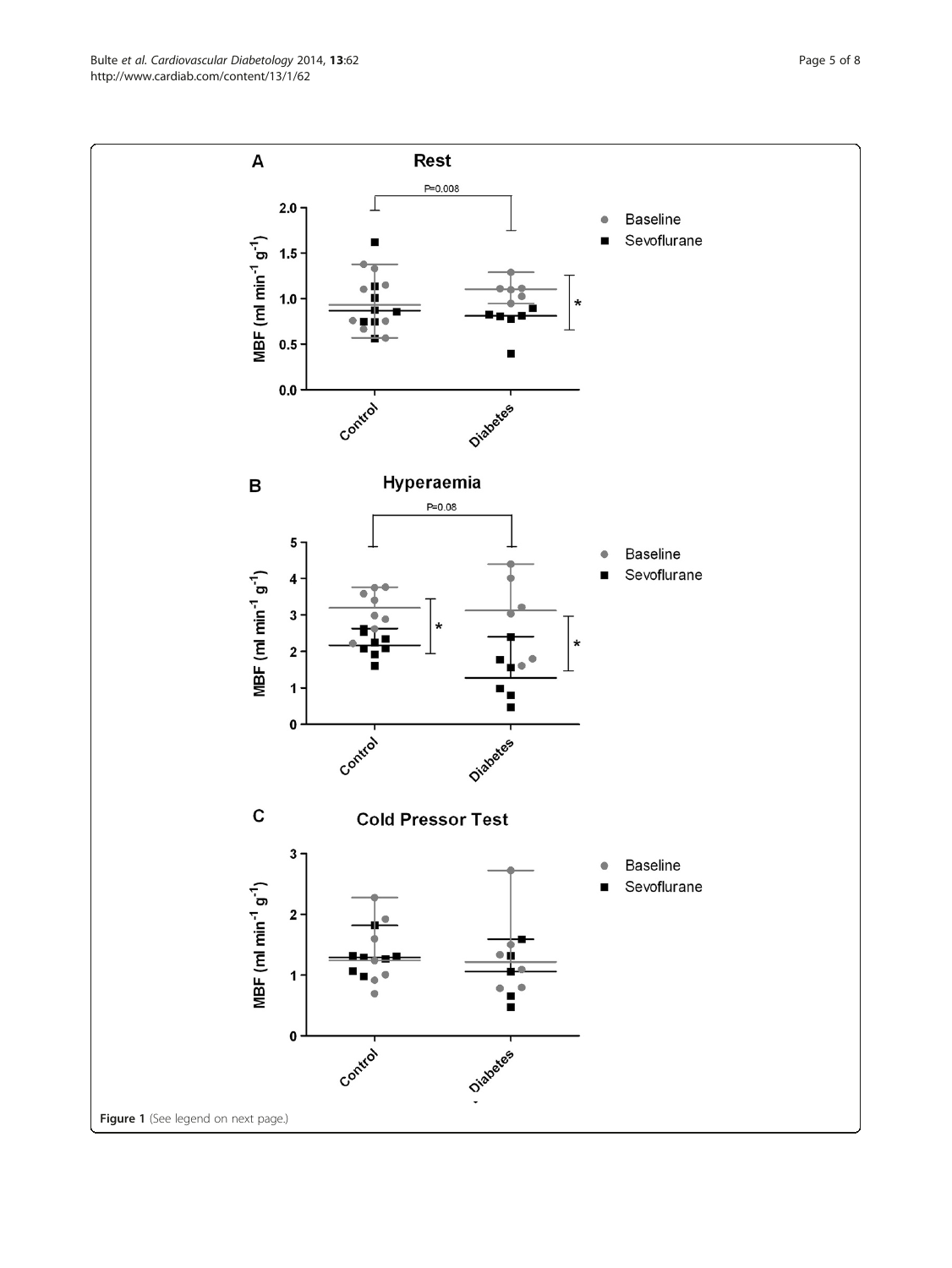#### <span id="page-5-0"></span>(See figure on previous page.)

Figure 1 Myocardial blood flow measured with contrast echocardiography. Myocardial blood flow at rest (A) and after adenosine infusion (B) and cold pressor testing (C) in healthy controls and diabetic patients. Dot plots indicate median  $\pm$  range. CPT = cold pressor test; MBF = myocardial blood flow. A Wilcoxon signed-rank test was used for within group comparisons of myocardial blood flow results (baseline versus sevoflurane). Changes in myocardial blood flow responses before and during sevoflurane administration were compared between controls and diabetics using a Mann–Whitney U test.

sevoflurane anaesthesia in both groups, with a trend towards a larger decrease in diabetic patients. Sympathetic stimulation under sevoflurane did not lead to changes in MBF in controls or diabetics when compared to baseline (endothelium-dependent vasodilation). These findings suggest different myocardial responses to sevoflurane anaesthesia in type 2 diabetic patients compared to healthy controls.

Type 2 diabetes mellitus leads to endothelial dysfunction of the coronary circulation due to reduced availability of nitric oxide, accumulation of glycation end products in the arterial wall, impaired insulin signalling, inflammation and other still unknown mechanisms [\[7](#page-6-0)[,21\]](#page-7-0). Picchi et al. showed that diabetic coronary dysfunction is clinically characterised by increased basal MBF and similar hyperaemic MBF compared to healthy patients [[22\]](#page-7-0). In contrast, Di Carli et al. reported similar resting MBF and lower hyperaemic MBF in diabetics compared to controls [[9\]](#page-6-0). The additional influence of sevoflurane anaesthesia on MBF and endothelial function in diabetic patients is largely unknown. Our type 2 diabetic patients had a lower resting MBF when compared to baseline and this sevoflurane effect on MBF was different from healthy controls. Interestingly, Cosyns et al. reported no difference in resting MBF in streptozotocin-induced type 1 diabetic rats compared to controls rats under thiopental anaesthesia [\[23\]](#page-7-0). No studies on sevoflurane anaesthesia are available for comparison with our data.

Sevoflurane anaesthesia decreased MBF during adenosineinduced hyperaemia in both groups when compared to baseline conditions. This was in accordance with our previous study in healthy volunteers [[17\]](#page-7-0). Also, diabetics tended to have a larger decrease in MBF than healthy controls. Cosyns et al., showing higher hyperaemic MBF in controls than in diabetic rats, confirm the latter observation [\[23\]](#page-7-0). Underlying mechanisms for this observation may include changes in perfusion pressure and myocardial oxygen demand, decreased capillary recruitment in diabetic myocardium and direct effect of sevoflurane on endothelial cells [\[24\]](#page-7-0).

Endothelial-dependent vasodilation by the CPT during sevoflurane anaesthesia was not different from baseline in both controls and diabetic patients. It has been shown that the MBF response to sympathetic stimulation is primarily dependent on the integrity of the autonomic nervous system and not on hemodynamic changes or circulating catecholamine levels [\[25\]](#page-7-0). Also, it was shown by the same investigators that impaired MBF responses to endotheliumdependent vasodilation in type 2 diabetic patients were related to the degree of cardiac autonomic dysfunction [[9](#page-6-0)]. In our population, only one out of six diabetic patients had clinical evidence of autonomic dysfunction, which hampers evaluation of MBF responses in this subpopulation under sevoflurane anaesthesia. Future study designs should also be aimed at type 2 diabetics with cardiac autonomic dysfunction.

For this study sevoflurane anaesthesia was used since it is widely available and allows both induction and maintenance of anaesthesia. Volatile anaesthetics are thought to possess cardioprotective properties although experimental evidence suggests that these properties are reduced in type 2 diabetes [[26](#page-7-0)]. Interestingly, a recent study reported that the widely used intravenous anaesthetic propofol attenuates hyperglycaemia-induced upregulation of endothelial adhesion molecules expression and mononuclear-endothelial adhesion [\[27\]](#page-7-0). This implicates that propofol inhibits pathological leukocytes-endothelial adhesion and may subsequently prevent endothelial dysfunction and injury. Furthermore, comparing between sevoflurane and propofol, it has been reported that sevoflurane better preserved right ventricular function than propofol in patients receiving esophagectomy. However, propofol was better in improving oxygenation and shunt-fraction during one-lung ventilation [[28](#page-7-0)]. The results of these studies suggest that the choice of anaesthetic may be of interest in certain patient categories. Specifically in type 2 diabetics, influence of the two most widely used agents on myocardial perfusion and function should be further investigated.

All type 2 diabetic patients in this study received oral antidiabetic therapy (see Table [1\)](#page-3-0), which are known to exert cardiovascular effects and may affect myocardial blood flow. Previous studies reported cardioprotective effects exerted by metformin mediated by protein kinase B, adenosine monophosphate-activated protein kinase and upregulation of insulin signalling pathways [[29,30](#page-7-0)]. Also, metformin improved endothelium-dependent vasodilation in both nondiabetic and diabetic subjects [[31,32](#page-7-0)]. In isolated rat hearts, sulfonylurea derivatives reduced myocardial perfusion under ischemic conditions, while perfusion under normal conditions was unaffected [\[33,34](#page-7-0)]. In humans, these oral diabetics deteriorated both resting and hyperaemic myocardial blood flow [[35](#page-7-0)]. In type 2 diabetic patients, exenatide increased myocardial blood flow, while treatment with peroxisome proliferator-activated gamma agonists did not affect myocardial perfusion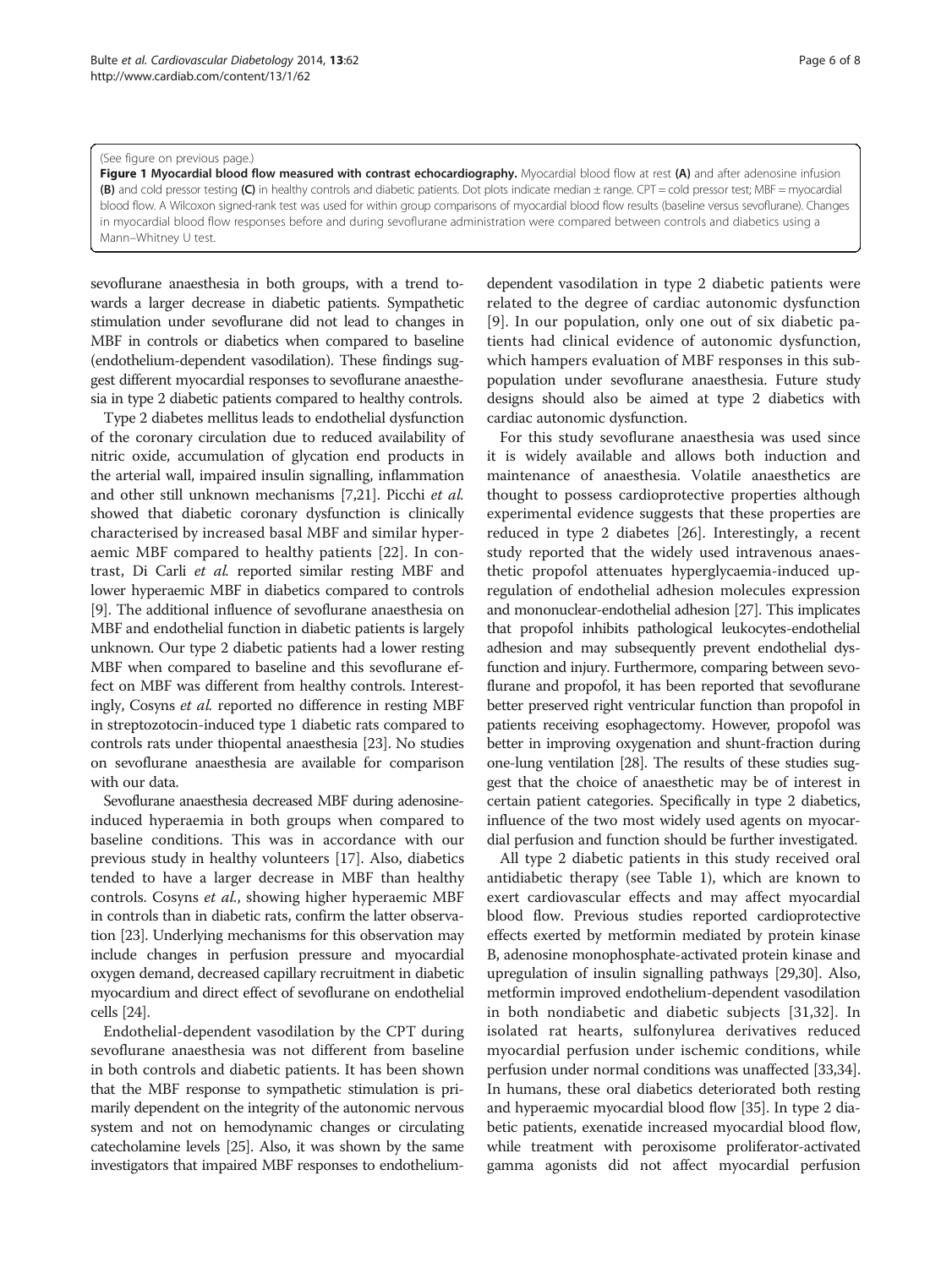<span id="page-6-0"></span>[[35](#page-7-0)-[37\]](#page-7-0). Whether and how antidiabetic therapy influences the results of this study cannot be concluded.

The small number of patients studied limits interpretation of the present study results. However, pilot studies are valuable and necessary to enable power calculation for future studies. Ideally, in subsequent studies age-matched controls should be used for comparison with diabetic subjects. The age difference between healthy controls and diabetic subjects in this study could be a potential confounder.

Already in this small study population we showed that sevoflurane reduces resting MBF in diabetic patients compared to healthy controls. Hyperaemic MBF decreased during sevoflurane anaesthesia in both groups. Next, an adequately powered study should be undertaken; for hyperaemia a sample size of 21 in each group will have 80% power to detect a significant difference using a two-group t-test with a 0.05 two-sided significance level. For cold pressor testing, a sample size of 92 in each group will have 80% power to detect a significant difference using a two-group t-test with a 0.05 two-sided significance level. Furthermore, assessment of effects of hypo- and hyperinsulinemia on vascular reactivity via nitric oxide and insulin signaling proteins such as Akt and endothelial nitric oxide synthase combined with altered plasma levels of endothelin-1, asymmetric dimethylarginine and nitric oxide may elucidate mechanisms behind sevoflurane-induced MBF changes in diabetic patients [[38](#page-7-0)-[41\]](#page-7-0).

# Conclusions

In conclusion, these pilot data suggest that sevoflurane anaesthesia decreases resting myocardial blood flow in type 2 diabetic patients compared to healthy controls. Further, we observed a trend towards a lower endotheliumindependent vasodilation capacity in diabetic patients under sevoflurane anaesthesia. These data provide preliminary insight into myocardial responses in type 2 diabetic patients under general anaesthesia.

#### Abbreviations

BMI: Body mass index; CPT: Cold pressor test; CVR: Coronary vascular resistance; DBP: Diastolic blood pressure; HR: Heart rate; HRV: Heart rate variability; HDL: High-density lipoprotein cholesterol; LDL: Low-density lipoprotein cholesterol; MBF: Myocardial blood flow; MCE: Myocardial contrast echocardiography; MI: Mechanical index; ROI: Region of interest; RPP: Rate-pressure product; SBP: Systolic blood pressure.

#### Competing interests

The authors declare that they have no competing interests.

#### Authors' contributions

CSEB participated in performing the study, data analysis, statistics and writing of the manuscript. CEvdB supported the data analysis and writing of the manuscript. SAL participated in the design of the study and reviewed/edited the manuscript. CB participated in the design of the study, data analysis and reviewed/edited the manuscript. RAB participated in the design of the study, data collection and reviewed/edited the manuscript. All authors read and approved the final manuscript.

#### Acknowledgements

This work was supported by the Department of Anaesthesiology, VU University Medical Center, Amsterdam, the Netherlands and a Dr. E. Dekker research career grant of the Netherlands Heart foundation, The Hague, The Netherlands (no. 2008T003) (RAB).

#### Author details

<sup>1</sup>Department of Anaesthesiology, Institute for Cardiovascular Research, VU University Medical Center, De Boelelaan 1117, 1081 HV Amsterdam, The Netherlands. <sup>2</sup>Laboratory for Physiology, Institute for Cardiovascular Research, VU University Medical Center, Amsterdam, The Netherlands.

Received: 17 March 2014 Accepted: 20 March 2014 Published: 23 March 2014

#### References

- 1. Kannel WB, McGee DL: Diabetes and cardiovascular disease. The Framingham study. JAMA 1979, 241:2035–2038.
- 2. Fleisher LA, Beckman JA, Brown KA, Calkins H, Chaikof E, Fleischmann KE, Freeman WK, Froehlich JB, Kasper EK, Kersten JR, Riegel B, Robb JF, Smith SC, Jacobs AK, Adams CD, Anderson JL, Antman EM, Buller CE, Creager MA, Ettinger SM, Faxon DP, Fuster V, Halperin JL, Hiratzka LF, Hunt SA, Lytle BW, Nishimura R, Ornato JP, Page RL, Tarkington LG, et al: ACC/AHA 2007 guidelines on perioperative cardiovascular evaluation and care for noncardiac surgery: a report of the American College of Cardiology/ American Heart Association Task Force on Practice Guidelines (Writing Committee to Revise the 2002 Guidelines on Perioperative Cardiovascular Evaluation for Noncardiac Surgery): developed in collaboration with the American Society of Echocardiography, American Society of Nuclear Cardiology, Heart Rhythm Society, Society of Cardiovascular Anesthesiologists, Society for Cardiovascular Angiography and Interventions, Society for Vascular Medicine and Biology, and Society for Vascular Surgery. Circulation 2007, 116:e418–e499.
- 3. Valenta I, Dilsizian V, Quercioli A, Schelbert HR, Schindler TH: The Influence of Insulin Resistance, Obesity, and Diabetes Mellitus on Vascular Tone and Myocardial Blood Flow. Curr Cardiol Rep 2011, 14:217–225.
- 4. Setty S, Sun W, Martinez R, Downey HF, Tune JD: Alpha-adrenoceptormediated coronary vasoconstriction is augmented during exercise in experimental diabetes mellitus. J Appl Physiol 2004, 97:431–438.
- 5. Cai H, Harrison DG: Endothelial dysfunction in cardiovascular diseases: the role of oxidant stress. Circ Res 2000, 87:840–844.
- 6. Hink U, Li H, Mollnau H, Oelze M, Matheis E, Hartmann M, Skatchkov M, Thaiss F, Stahl RA, Warnholtz A, Meinertz T, Griendling K, Harrison DG, Forstermann U, Munzel T: Mechanisms underlying endothelial dysfunction in diabetes mellitus. Circ Res 2001, 88:E14–E22.
- 7. Eringa EC, Serne EH, Meijer RI, Schalkwijk CG, Houben AJHM, Stehouwer CDA, Smulders YM, van Hinsbergh VWM: Endothelial dysfunction in (pre)diabetes: characteristics, causative mechanisms and pathogenic role in type 2 diabetes. Rev Endocr Metab Disord 2013, 14:39–48.
- 8. Prior JO, Quiñones MJ, Hernandez-Pampaloni M, Facta AD, Schindler TH, Sayre JW, Hsueh WA, Schelbert HR: Coronary circulatory dysfunction in insulin resistance, impaired glucose tolerance, and type 2 diabetes mellitus. Circulation 2005, 111:2291–2298.
- 9. Di Carli MF, Bianco-Batlles D, Landa ME, Kazmers A, Groehn H, Muzik O, Grunberger G: Effects of autonomic neuropathy on coronary blood flow in patients with diabetes mellitus. Circulation 1999, 100:813–819.
- 10. Di Carli MF, Janisse J, Grunberger G, Ager J: Role of chronic hyperglycemia in the pathogenesis of coronary microvascular dysfunction in diabetes. J Am Coll Cardiol 2003, 41:1387–1393.
- 11. Bernard JM, Wouters PF, Doursout MF, Florence B, Chelly JE, Merin RG: Effects of sevoflurane and isoflurane on cardiac and coronary dynamics in chronically instrumented dogs. Anesthesiology 1990, 72:659–662.
- 12. Crystal GJ, Zhou X, Gurevicius J, Czinn EA, Salem MR, Alam S, Piotrowski A, Hu G: Direct coronary vasomotor effects of sevoflurane and desflurane in in situ canine hearts. Anesthesiology 2000, 92:1103–1113.
- 13. Conzen PF, Vollmar B, Habazettl H, Frink EJ, Peter K, Messmer K: Systemic and regional hemodynamics of isoflurane and sevoflurane in rats. Anesth Analg 1992, 74:79–88.
- 14. Hirano M, Fujigaki T, Shibata O, Sumikawa K: A comparison of coronary hemodynamics during isoflurane and sevoflurane anesthesia in dogs. Anesth Analg 1995, 80:651–656.